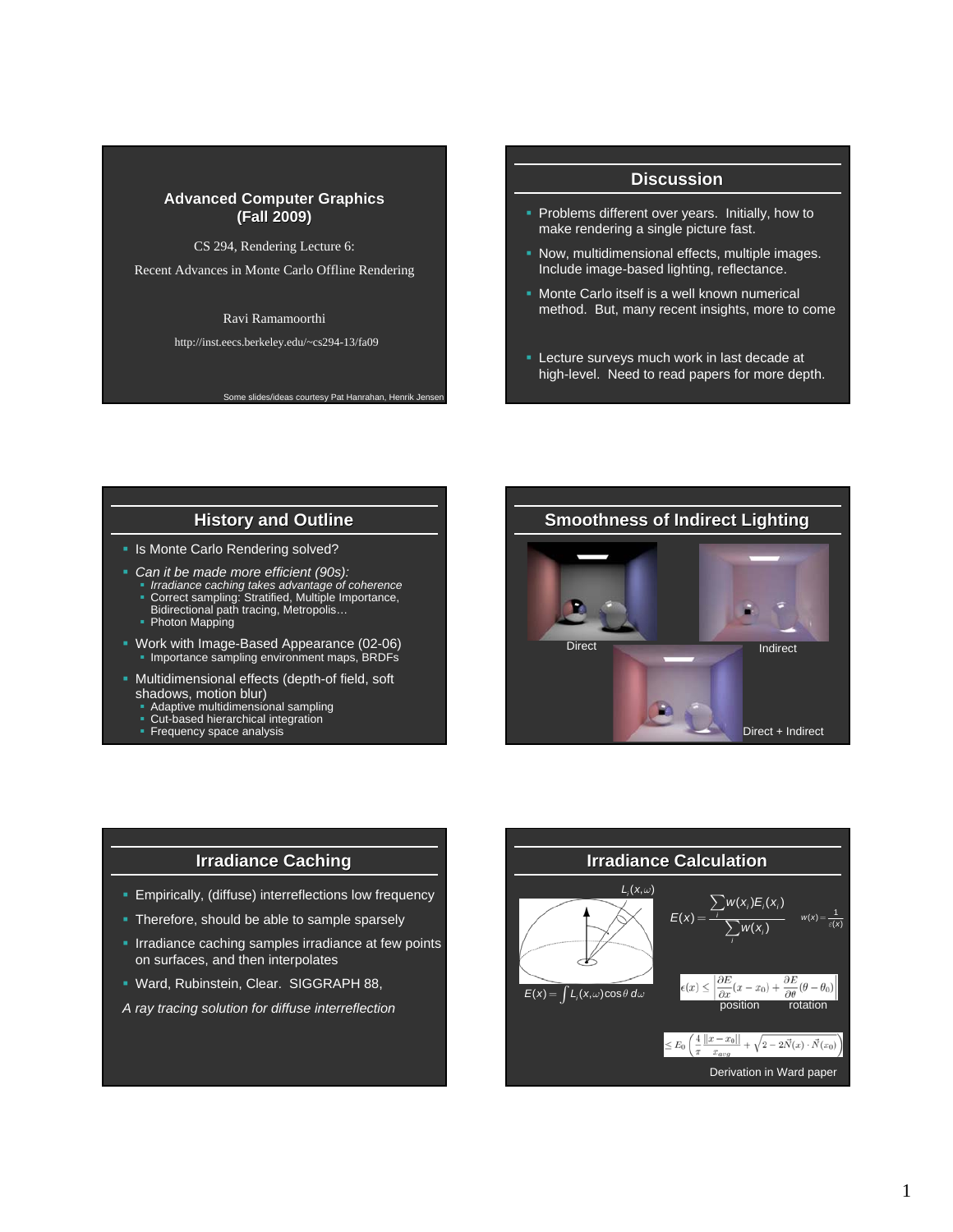### **Algorithm Outline**

- Find all samples with  $w(x) > q$
- if ( samples found )
- interpolate
- else
	- **compute new irradiance**
- N.B. Subsample the image first and then fill in



### **History and Outline**

**In Its Monte Carlo Rendering solved?** 

- *Can it be made more efficient (90s):*
	- Irradiance caching takes advantage of coherence *Correct sampling: Stratified, Multiple Importance, Bidirectional path tracing, Metropolis…*
	- Photon Mapping
	-
- Work with Image-Based Appearance (02-06) Importance sampling environment maps, BRDFs
- **Multidimensional effects (depth-of field, soft** shadows, motion blur)
	- Adaptive multidimensional sampling Cut-based hierarchical integration
	-
	- **Frequency space analysis**

#### **Better Sampling**

- Smarter ways to Monte Carlo sample
- **Long history: Stratified, Importance, Bi-**Directional, Multiple Importance, Metropolis
- Good reference is Veach thesis
- We only briefly discuss a couple of strategies



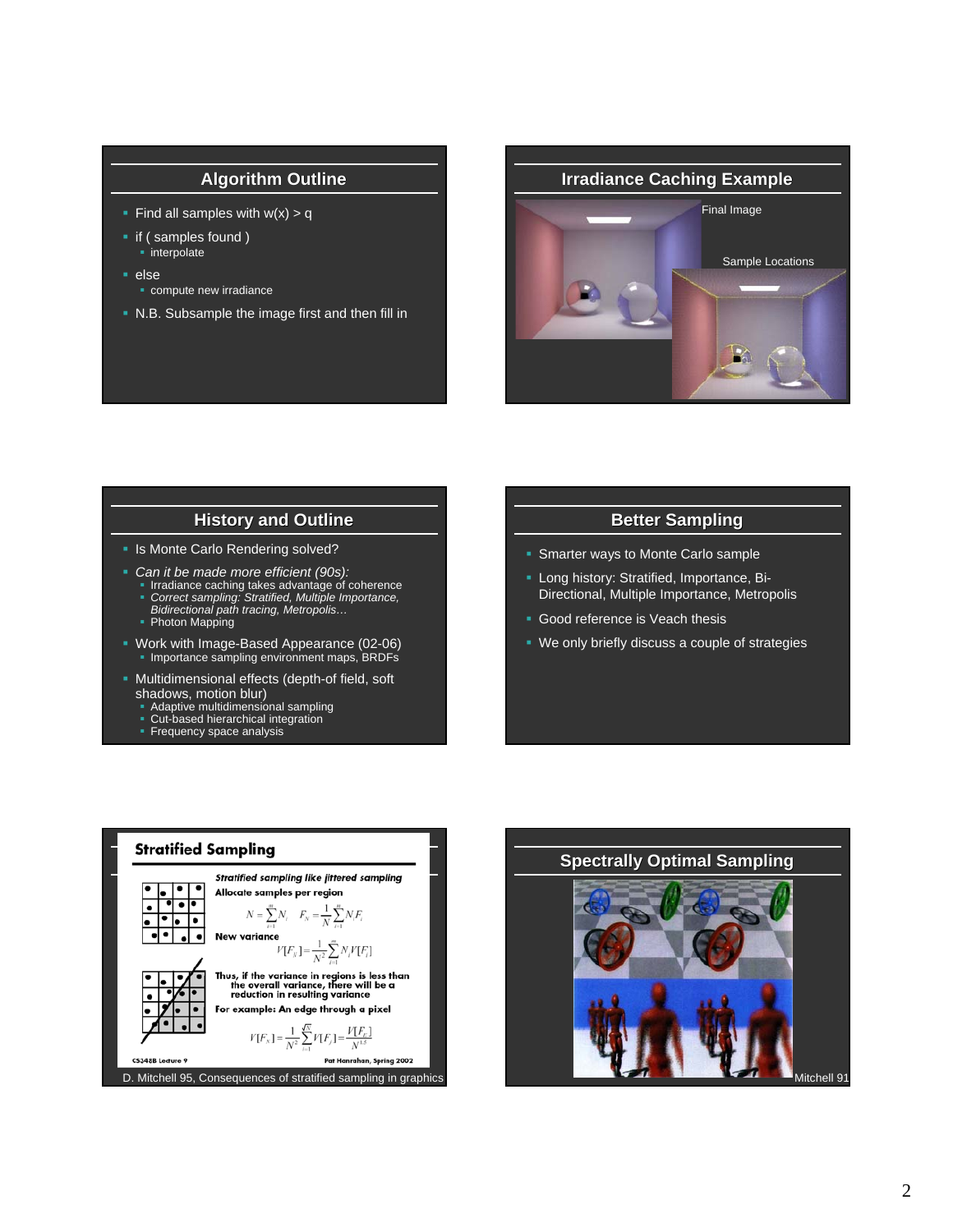





## **Path Tracing: From Lights**

- Step 1. Choose a light ray
- Step 2. Find ray-surface intersection
- Step 3. Reflect or transmit<br>
u = Uniform()<br>
if u < reflectance(x)<br>
Choose new direction d ~ BRDF(O|I)<br>
goto Step 2
- else if u < reflectance(x)+transmittance(x) Choose new direction d ~ BTDF(O|I) goto Step 2
- else // absorption=1–reflectance-transmittance terminate on surface; deposit energy



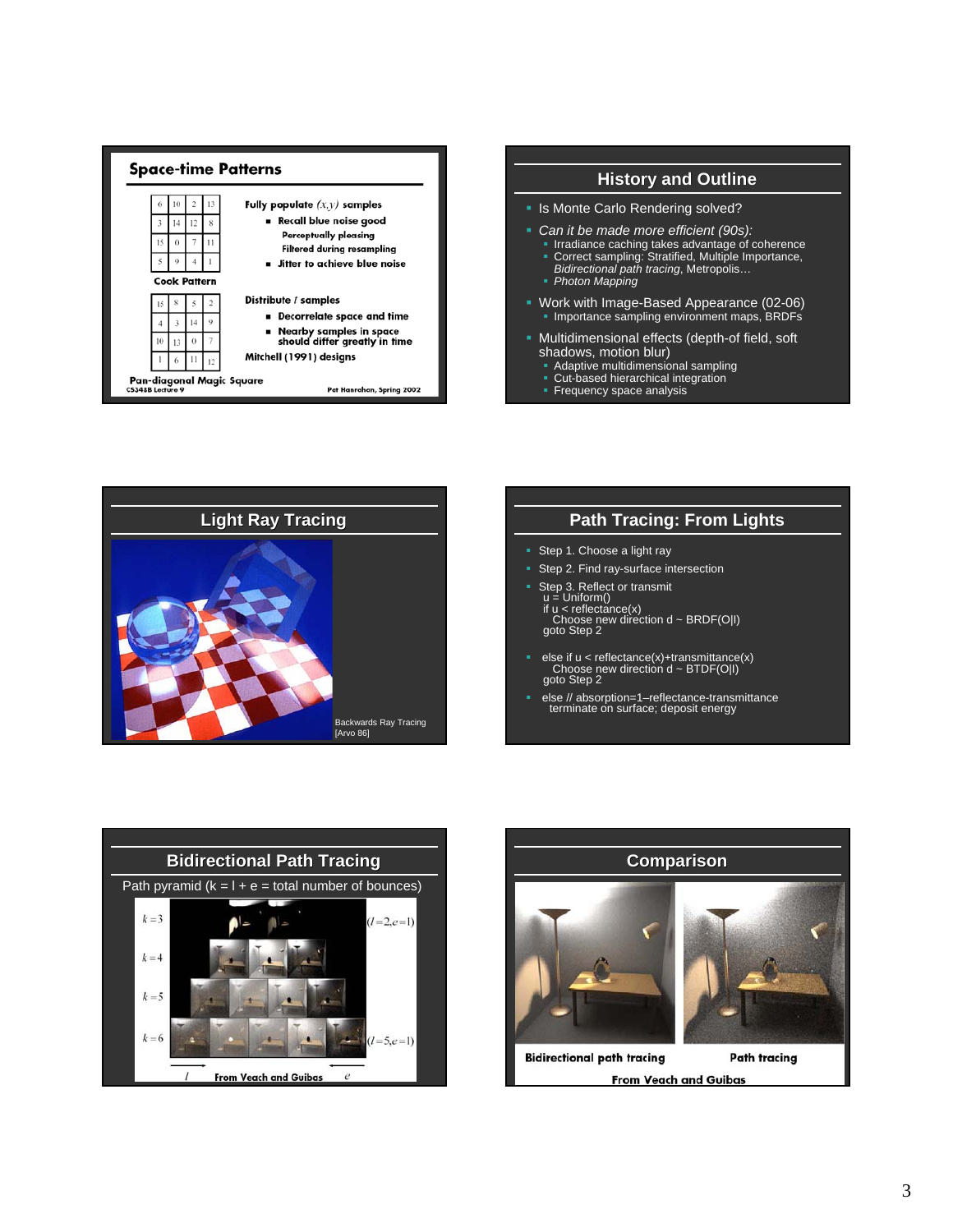## **Why Photon Map?**

- Some visual effects like caustics hard with standard path tracing from eye
- May usually miss light source altogether
- **Instead, store "photons" from light in kd-tree**
- Look-up into this as needed
- **Combines tracing from light source, and eye**
- Similar to bidirectional path tracing, but compute photon map only once for all eye rays
- *Global Illumination using Photon Maps H. Jensen. Rendering Techniques (EGSR 1996), pp 21-30.* (Also book: *Realistic Image Synthesis using Photon Mapping*)









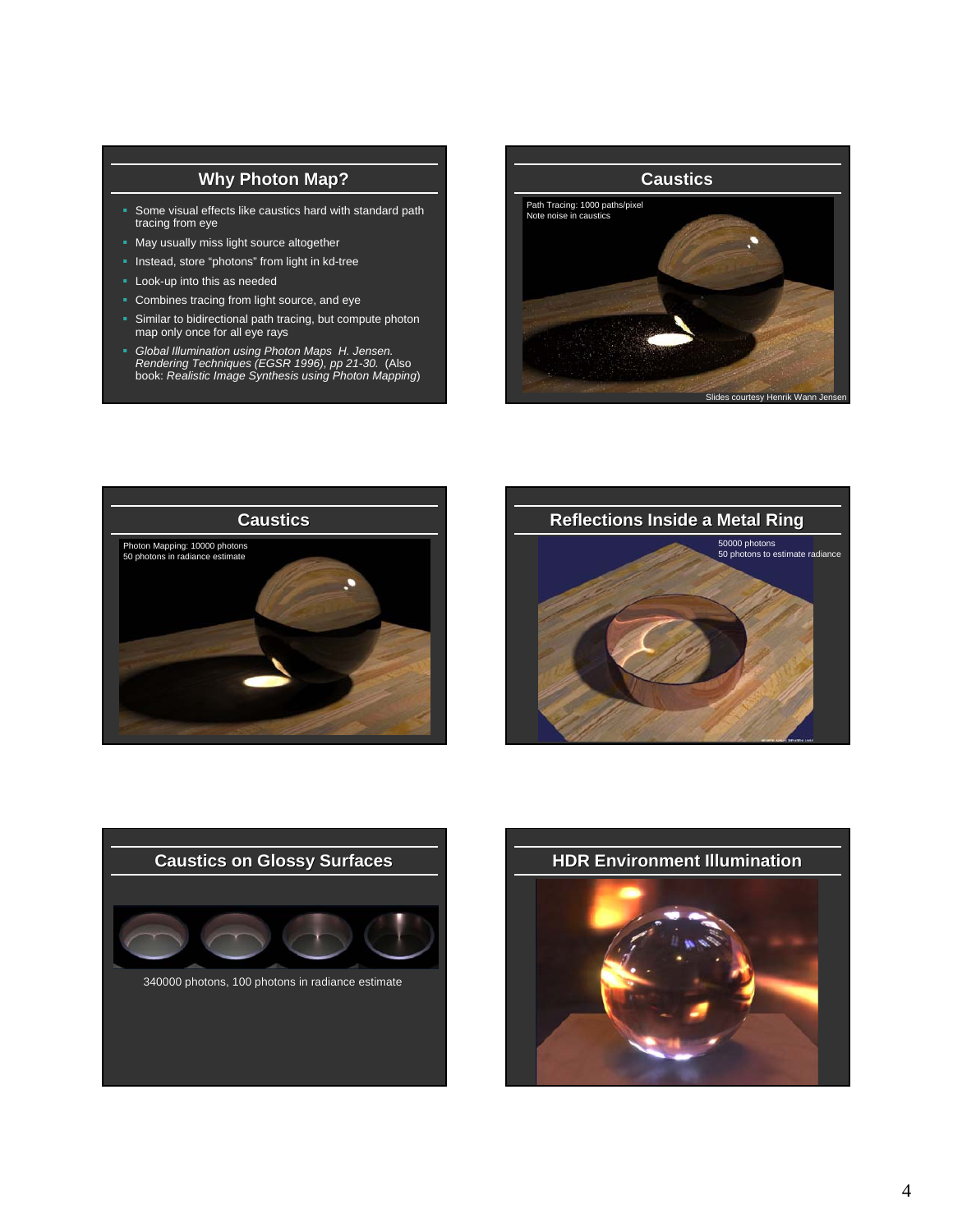

![](_page_4_Figure_1.jpeg)

![](_page_4_Picture_2.jpeg)

![](_page_4_Picture_3.jpeg)

![](_page_4_Figure_4.jpeg)

![](_page_4_Picture_5.jpeg)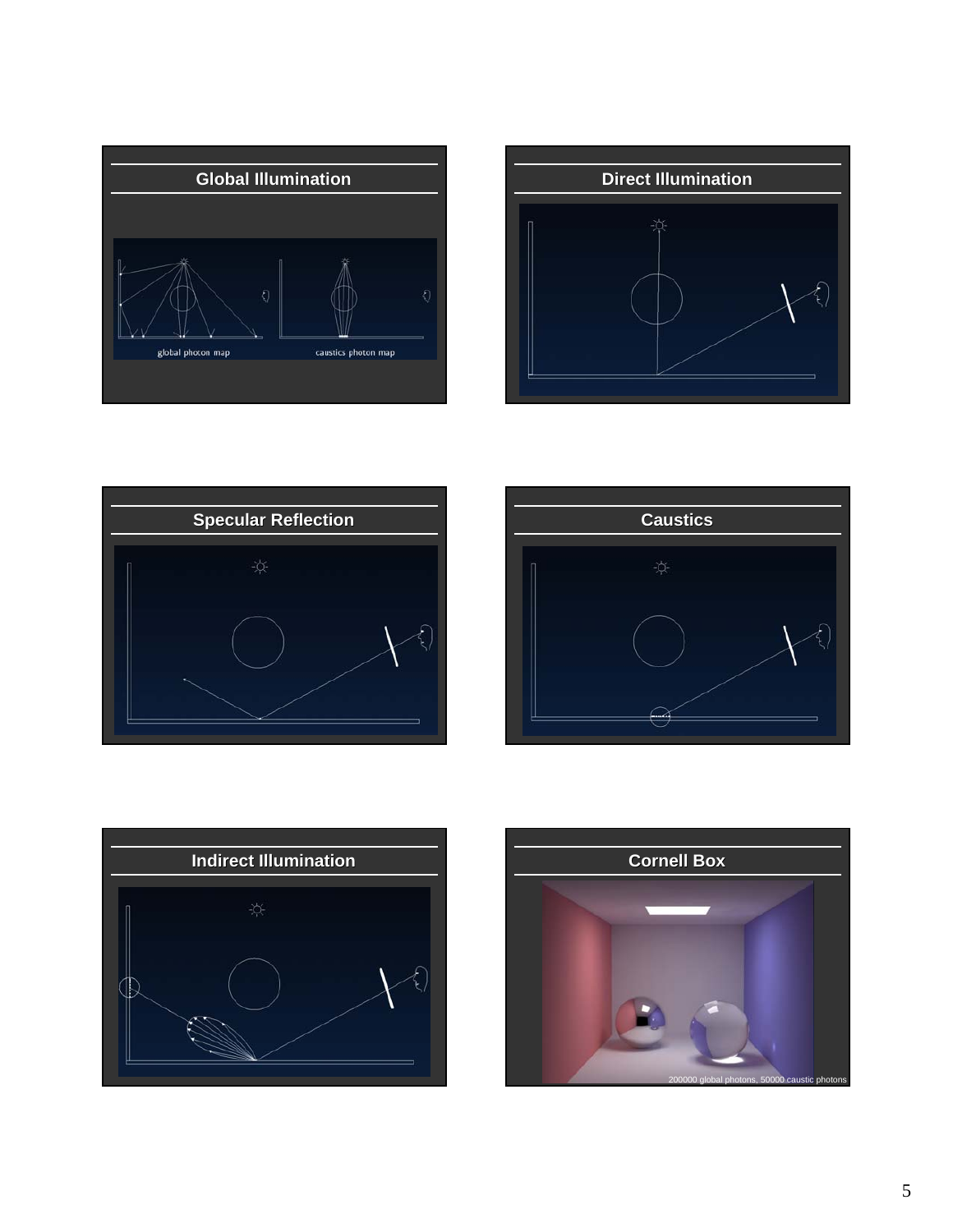![](_page_5_Picture_0.jpeg)

![](_page_5_Picture_1.jpeg)

### **History and Outline**

**In Its Monte Carlo Rendering solved?** 

- *Can it be made more efficient (90s):*
	- Irradiance caching takes advantage of coherence<br>■ Correct sampling: Stratified, Multiple Importance,<br>Bidirectional path tracing, Metropolis...
	- Photon Mapping
- *Work with Image-Based Appearance (02-06) Importance sampling environment maps, BRDFs*
- Multidimensional effects (depth-of field, soft shadows, motion blur)
	- Adaptive multidimensional sampling
	- Cut-based hierarchical integration
	- **Frequency space analysis**

#### **Image-Based Appearance**

- Standard global illumination is difficult, but the emitters and reflective properties are simple
- **In mid-1990s, interest in appearance acquired** from real world, such as image-based lighting
- **Environment Maps, measured BRDFs. These** are functions. E.g. any of million pixels emitter
- How to (importance) sample lighting, BRDFs? Agarwal et al. SIGGRAPH 03, Lawrence et al. SIGGRAPH 04, Clarberg et al. SIGGRAPH 05

![](_page_5_Picture_17.jpeg)

![](_page_5_Figure_18.jpeg)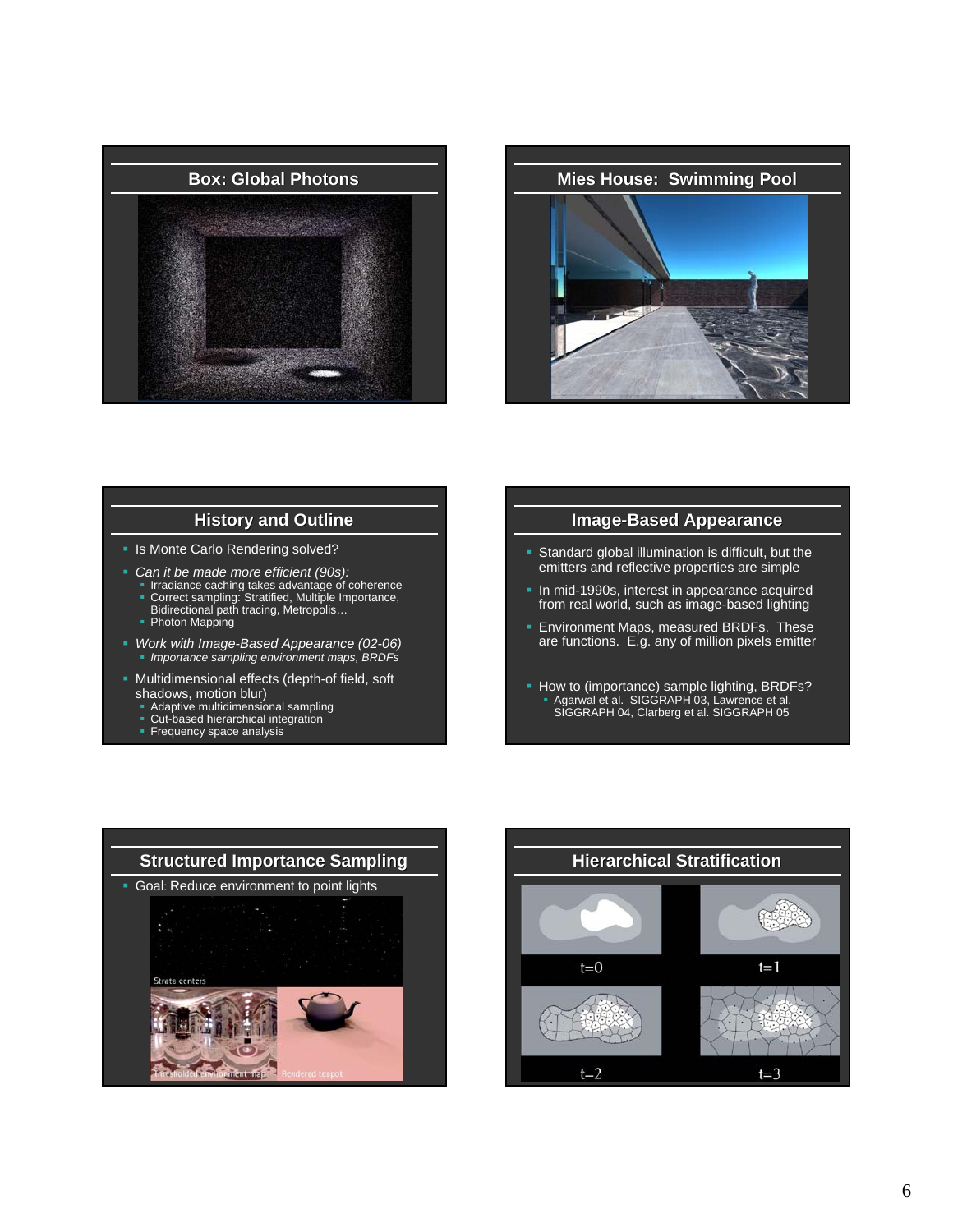![](_page_6_Picture_0.jpeg)

![](_page_6_Figure_1.jpeg)

## **BRDF Sampling**

- **Lighting is only one component. Must be able to** importance sample the BRDF in glob. Illum.
- In 2004, no good importance sampling schemes for most BRDFs, including common Torrance-Sparrow
- **From Lawrence et al. 04, factor BRDF into data**driven terms that can each be importance sampled

# **Complex BRDF Models Complex BRDF Models**

![](_page_6_Figure_7.jpeg)

![](_page_6_Figure_8.jpeg)

# **Key Idea Key Idea**

- Project 4D BRDF into sum of products of<br>2D function dependent on  $\omega_c$  and<br>2D function dependent on  $\omega_c$  : 2D function dependent on  $\bm{\omega}_o$  and
	- 2D function dependent on  $\omega_i$  :

$$
f_r(\omega_o, \omega_i)(n \cdot \omega_i) = \sum_{j=1}^{J} F_j(\omega_o) G_j(\omega_p)
$$

 $\omega_p$  depends **only** on the incoming direction and some re-parameterization of the hemisphere.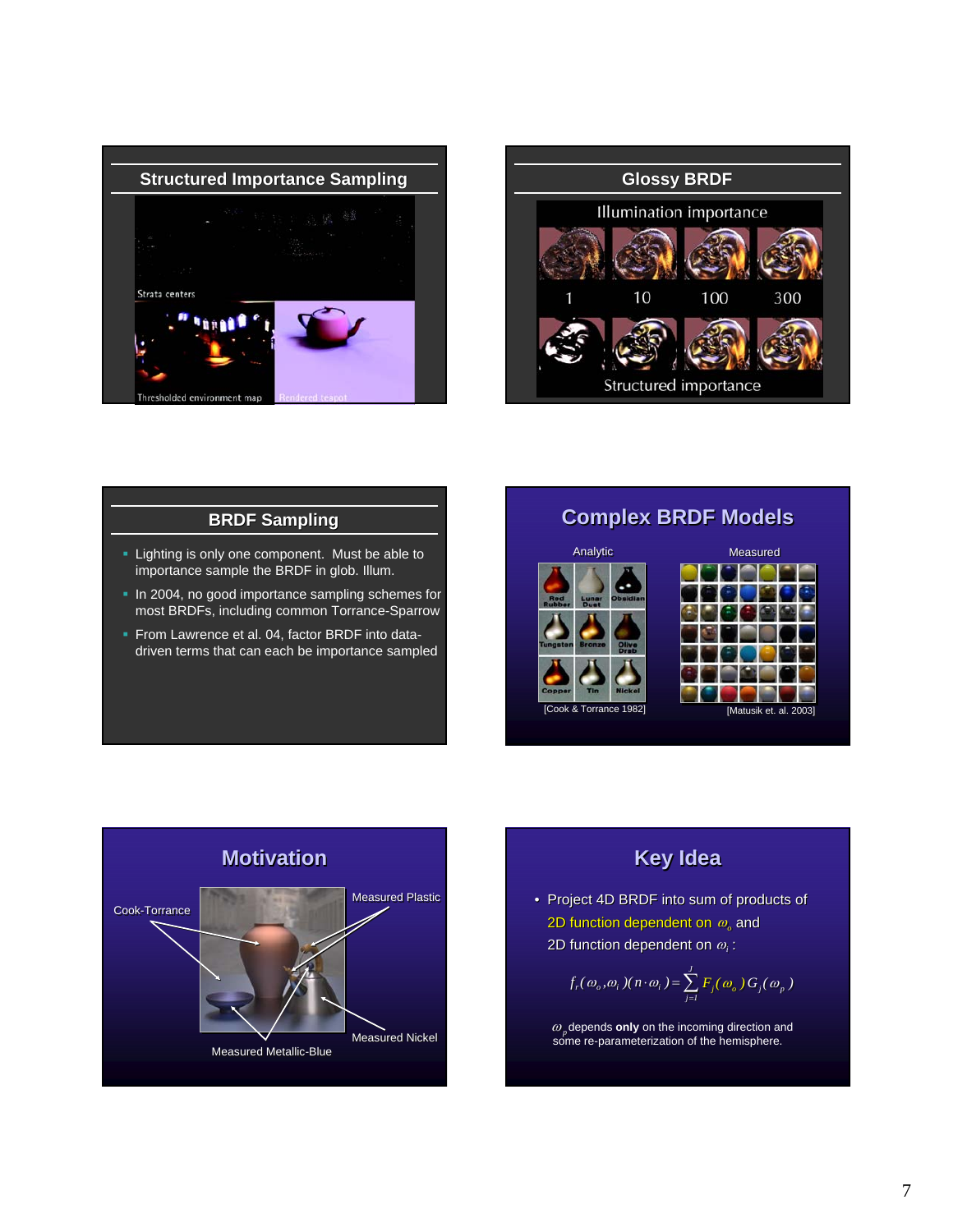# **Key Idea Key Idea**

• Project 4D BRDF into sum of products of 2D function dependent on  $\omega_o$  and 2D function dependent on  $\omega_o$  and<br>2D function dependent on  $\omega_i$  :

$$
f_r(\omega_o, \omega_i)(n \cdot \omega_i) = \sum_{j=1}^J F_j(\omega_o) G_j(\omega_p)
$$

 $\omega_p$  depends **only** on the incoming direction and some re-parameterization of the hemisphere.

![](_page_7_Picture_4.jpeg)

![](_page_7_Figure_5.jpeg)

# **300 Samples/Pixel 300 Samples/Pixel 300 Samples/Pixel**

![](_page_7_Picture_7.jpeg)

# **Subsequent Work Subsequent Work**

- Multiple Importance Sampling [Veach 95] of BRDF and Environment Map [Lawrence 05] • Multiple Importance Sampling [ Multiple Importance [Veach 95] of BRDF and Environment Map [Lawrence 05] BRDF and Environment Map [Lawrence 05]
- Fast Wavelet Products [Ng et al. 04]
- Fast Wavelet Products [Ng et al. 04]<br>• Wavelet Importance Sampling of product of lighting and BRDF [Clarberg et al. 05]
- lighting and BRDF [Clarberg et al. 05]<br>• Some efforts to also consider visibility

### **History and Outline**

- Is Monte Carlo Rendering solved?
- Can it be made more efficient (90s):
	- Irradiance caching takes advantage of coherence Correct sampling: Stratified, Multiple Importance, Bidirectional path tracing, Metropolis… Photon Mapping
	-
	-
- Work with Image-Based Appearance (02-06) Importance sampling environment maps, BRDFs
- *Multidimensional effects (depth-of field, soft shadows, motion blur)*
	- Adaptive multidimensional sampling *Cut-based hierarchical integration*
	-
	- Frequency space analysis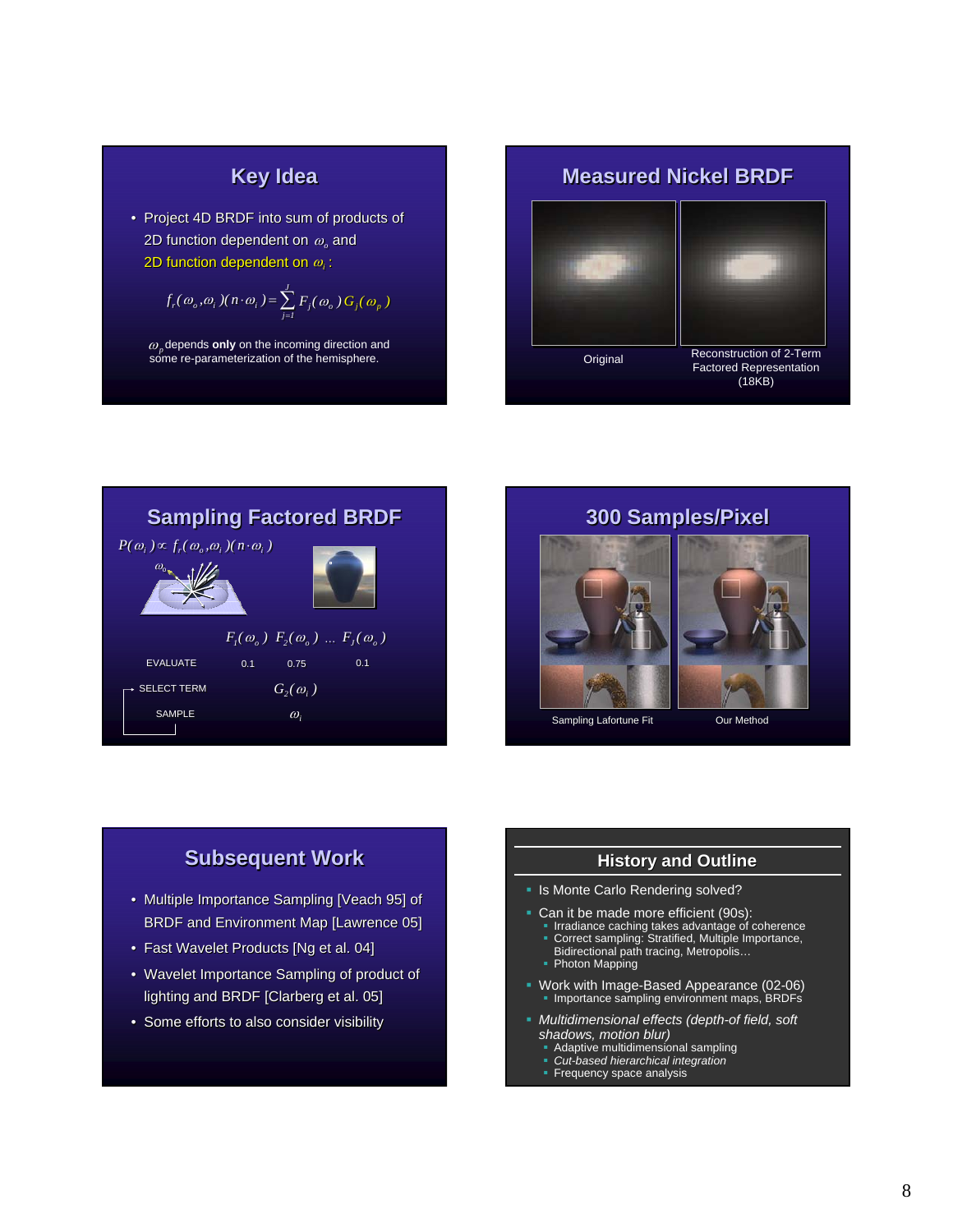![](_page_8_Picture_0.jpeg)

![](_page_8_Picture_1.jpeg)

![](_page_8_Picture_2.jpeg)

![](_page_8_Figure_3.jpeg)

![](_page_8_Picture_4.jpeg)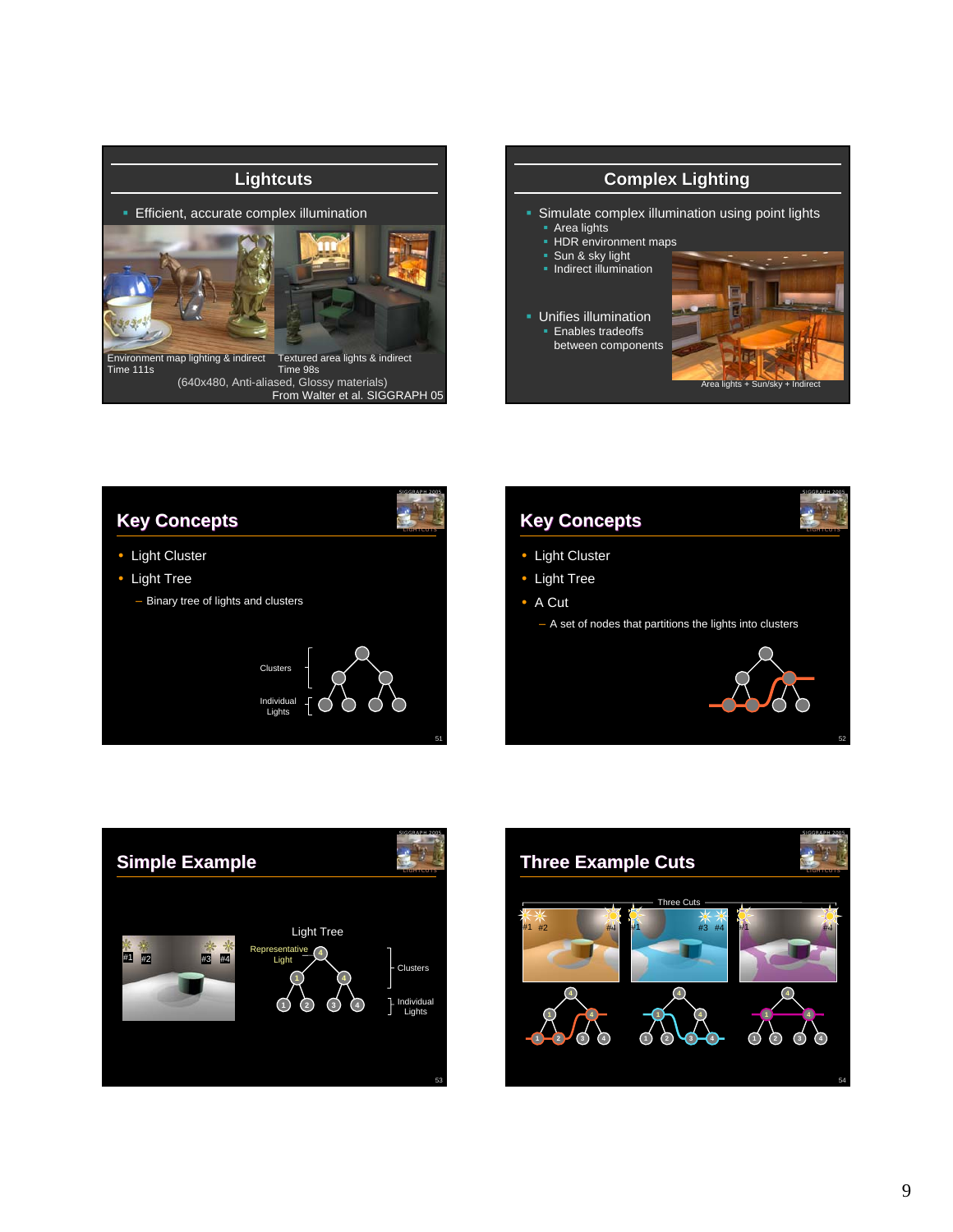![](_page_9_Picture_0.jpeg)

![](_page_9_Picture_1.jpeg)

![](_page_9_Picture_2.jpeg)

![](_page_9_Picture_3.jpeg)

![](_page_9_Figure_4.jpeg)

![](_page_9_Picture_5.jpeg)